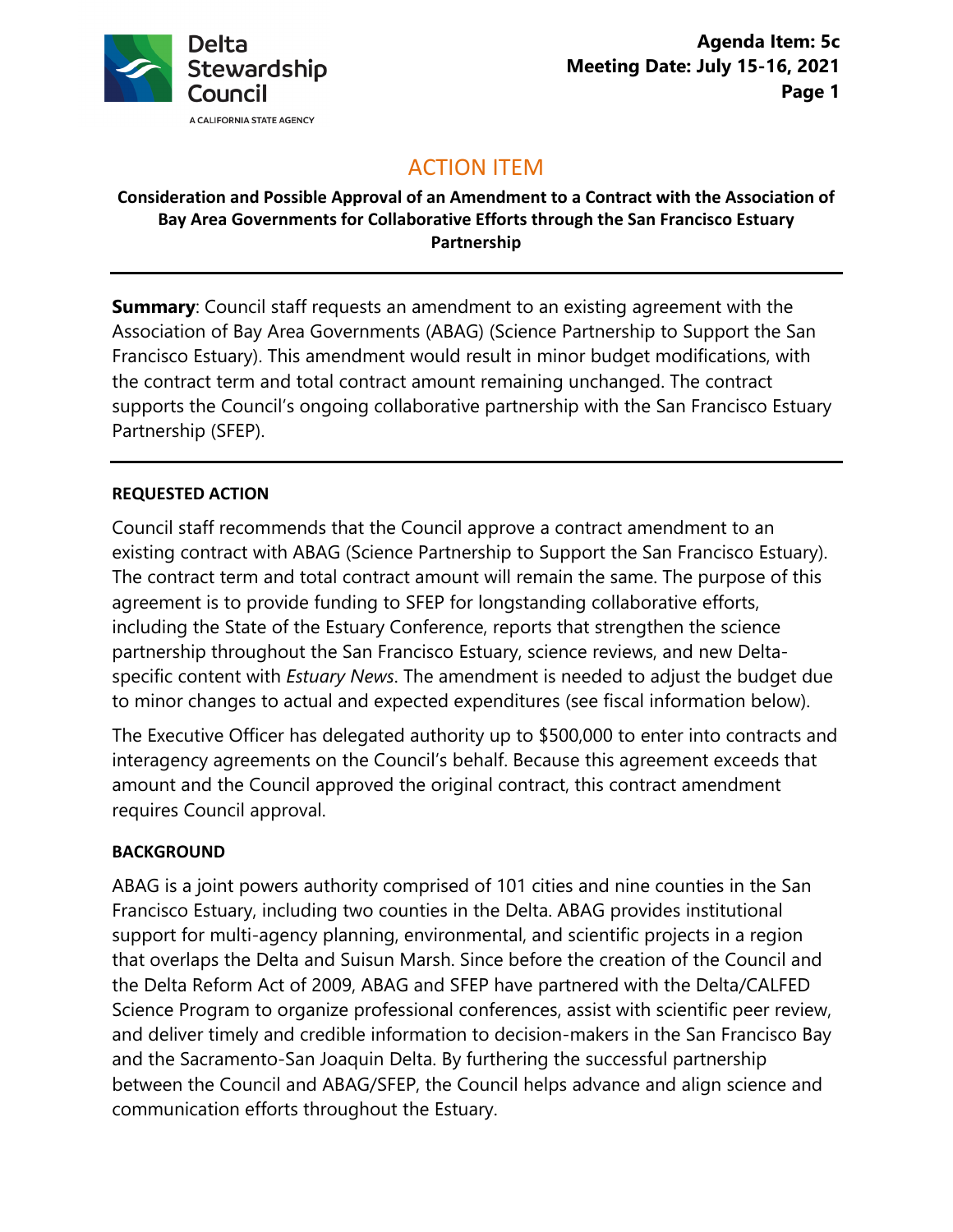ABAG is a partner and fiscal agent for SFEP, whose familiarity and understanding of the Estuary and active engagement of scientific experts offers expertise critical to the Council's work conducting science synthesis and producing scientific reports to address important natural resource management issues. To continue to benefit from these services, ABAG/SFEP will partner with the Council on:

- 1. **Science Communication**—supports Estuary News and new science content on Maven's Notebook that will better inform scientists and decision-makers;
- 2. **Planning and Tracking of Estuary Status and Trends**—includes updating the Estuary Blueprint which identifies actions to support Estuary health and resilience, and the State of the Estuary Report that tracks the status and trends of over 30 indicators of Estuary health;
- 3. **The State of the Estuary Conferences**—sponsors this biennial conference that brings scientists across the Estuary together to share information and advance critical scientific understanding; and
- 4. **Project management and coordination**—including contract reporting, invoice preparation, and subcontract development and management.

Products and services encompassed by this contract will help to bridge the gap between science, policy, and communication in the ever-evolving and complex Estuary landscape. Bridging that gap informs and engages decision-makers, managers, scientists, and stakeholders. Resources such as the biennial State of the Estuary Conference, Maven's Notebook, Estuary News, and SFEP publications such as the Estuary Blueprint and the State of the Estuary Report are critical resources for the broader Delta and San Francisco Estuary community.

## *Resources*

State of the Estuary Conference: [https://www.sfestuary.org/state-of-the-estuary](https://www.sfestuary.org/state-of-the-estuary-conference/)[conference/](https://www.sfestuary.org/state-of-the-estuary-conference/) 

Estuary News: https://www.sfestuary.org/estuary-news/

2016 San Francisco Estuary Blueprint: https://www.sfestuary.org/ccmp/

State of the Estuary Report 2019:<https://www.sfestuary.org/our-estuary/soter/>

Maven's Notebook:<https://mavensnotebook.com/>